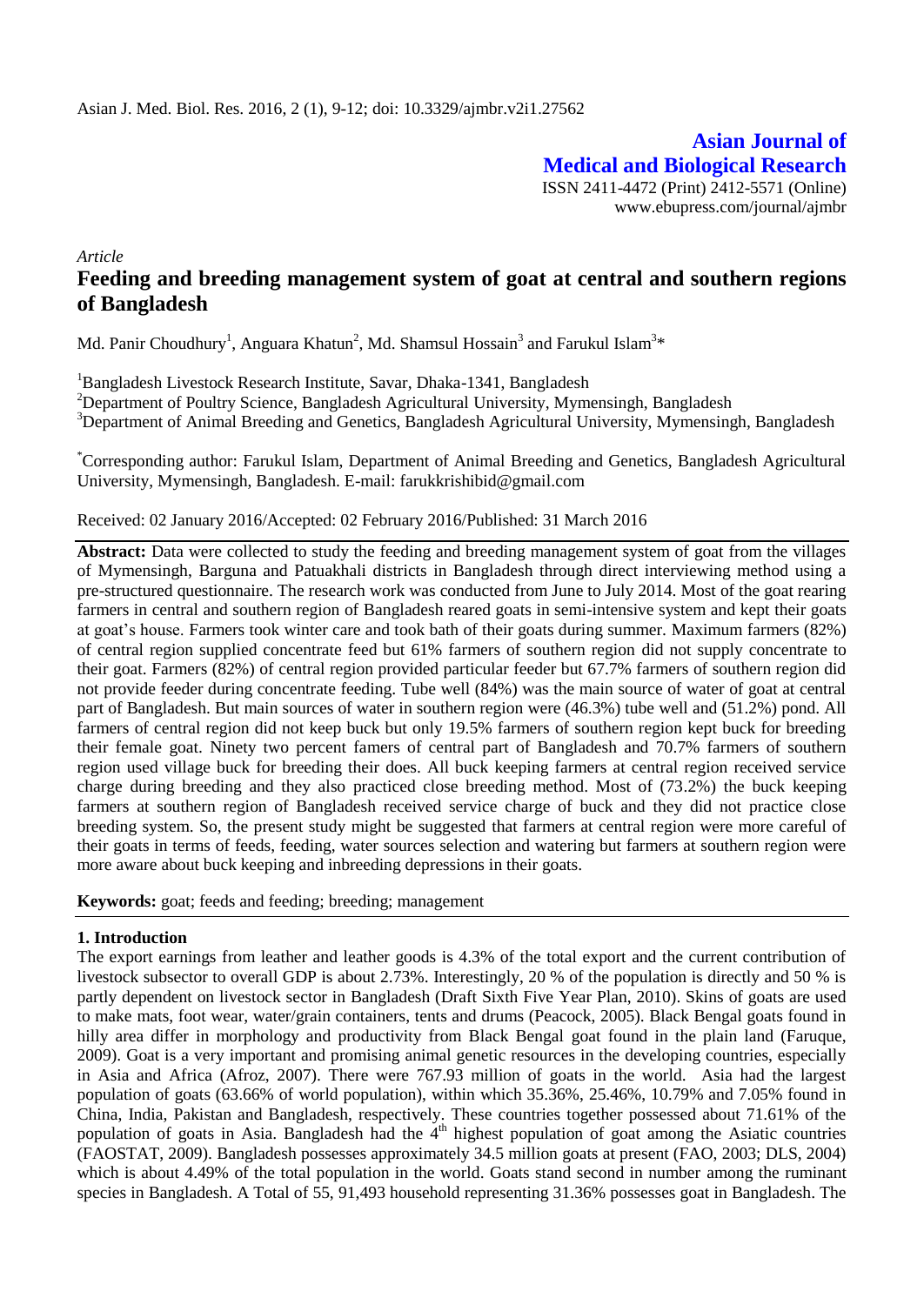#### Asian J. Med. Biol. Res. **2016**, 2 (1)

average number of goats per household is about 2.31 and they are mostly reared by landless, small and medium farmers. Goats play a unique role in supporting some of the poorest people in Bangladesh and can play a powerful role in lifting them out of poverty towards prosperity (Amin, 2000). Feeding and breeding are the two most important management practices to explore the production potentialities of livestock, especially for goats. So, the present study was conducted to know the present status of feeding and breeding management system of goat at central and southern region of Bangladesh.

#### **2. Materials and Methods**

The present research was conducted at the villages of Mymensingh (central region) and Barguna and Patuakhali districts (Southern region) in Bangladesh. Data were collected in direct interviewing method (randomly) from 50 farmers at Sadar upazila of Mymensingh district and 41 farmers at Amtoli and Patharghata upazila under Barguna district and Kolapara upazila under Patuakhali district of Bangladesh where a large number of goats are raised using pre-structured questionnaire. The research work was conducted from June to July 2014. Survey sheet contain information like rearing system, feeding system, feed type, watering system, sources of buck, mating system and grazing etc. The statistical design of the study was unbalanced factorial in nature because the numbers of observations in different traits were unequal. Collected information related about feeding and breeding of goat was loaded and stored on to the Excel spread sheet. Then data were analyzed for having frequency and percentage through descriptive statistics menu under the Statistical Package for the Social Sciences version 14.0 (SPSS, 2005).

#### **3. Results and Discussion**

#### **3.1. Rearing management system**

Farmers (100%) of central region reared their goat in semi intensive system but 80.5% farmers of southern reared their goat in semi intensive system. Few (12.2%) farmers of central region reared goat in free range system. Most (68% and 75.6%) of the farmers of central and southern region kept their goat at goat's house beside this, 16% and 19.5% farmers of central and southern region also kept goat at veranda of farmer's living house. Most of the farmers of central and southern region took extra care of their goats during winter season by providing bedding materials. Maximum farmers in the surveyed areas took bath of their goats during summer season. Most of the farmers (82% and 56.1%) of central and southern region of Bangladesh did not take bath of their goats, only 18% and 43.5% farmers took bath of their goats during winter season. Maximum farmers (80.5%) reared goats in semi-intensive system but few farmers (7.3%) used confinement system of rearing, while 12.2% farmers used free range system in the southern region (Hossain *et al*., 2015). They also found that most (100%) of the goat farmers took bath of their goats in the summer season but only 4.9% farmers took bath of their goats daily in the summer season. Pattamarakha *et al*., (1997) reported that, most of the farmers did not have shelters for their goats.

#### **3.2. Feeding management**

Eighty two percent farmers of central region supplied green grass and concentrate but 61% farmers of southern region supplied only green grass to their goats. Most of (80% and 65.9%) the farmers of central and southern region provided green grass during stall feeding. Maximum farmers (82%) of central region supplied concentrate feed but 61% farmers of southern region did not supply concentrate to their goat. Farmers (82%) of central region provided particular feeder but 67.7% farmers of southern region did not provide feeder during concentrate feeding. Most of the farmers of both region supplied water daily to their goat. Tube well (84%) was the main source of water of goat at central part of Bangladesh. Source of water in southern region were (46.3%) tube well and (51.2%) pond. However, 76% farmers of central region supplied green tree leaves and 24% farmers supplied both green grass and tree leaves while, 46.3%, 19.5% and 34.1% farmers of southern part of Bangladesh supplied green tree leaves, green grass and both, respectively, to their goats. Most of the farmers (90%) of central region grazed their goat but 70.7% farmers did not graze their goat during rain time. Hossain *et al*. (2015) reported that 61%, 19.5% and 19.5% goat rearing farmers were supplied green grass, green grass and straw; and green grass and concentrate, respectively. They also found that 65.9% of farmers supplied green grass while 39% farmers supplied concentrate feed to their goats during keeping goats inside house. Drinking water sources were (46.3%) tube well, (51.2%) pond and (2.4%) supply water (Hossain et al., 2015). They also reported during rainy season goat rearing farmers in the southern region supplied (46.3%) green tree leaves, (19.5%) green grass and (34.1%) green tree leaves and green grass to their goats but at rain time 29.3% farmers grazed their goats. Few farmers used improved pastures or concentrates to enhance the nutrition of their goats (Pattamarakha *et al*., 1997). The above discussions might be suggested that farmers at central region were more careful of their goats in regards of feeds and feeding, water sources and watering then southern regions.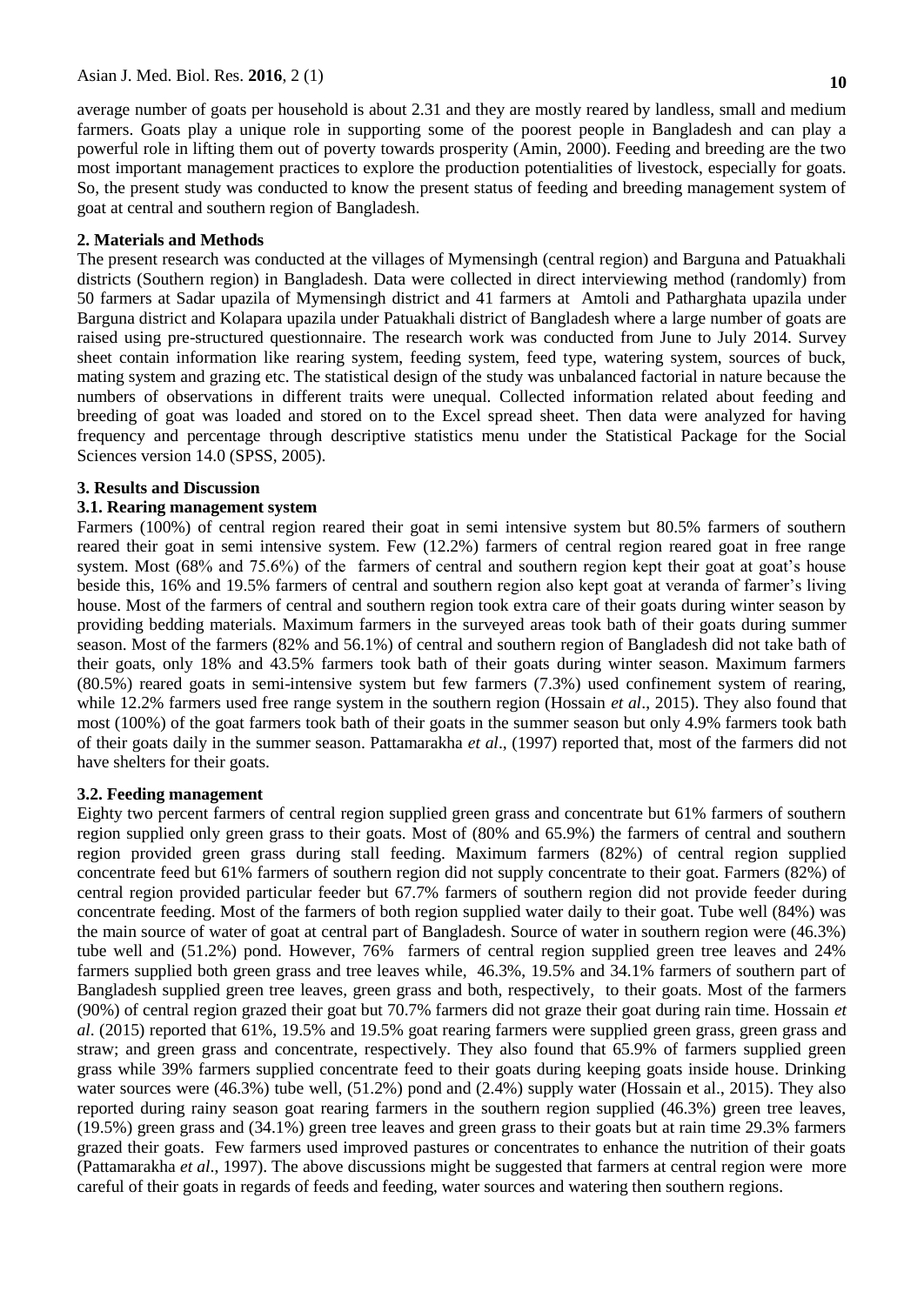| <b>Parameters</b>               | Category                       | <b>Central region</b>  | Southern region        |
|---------------------------------|--------------------------------|------------------------|------------------------|
|                                 |                                | No. of farmers $(\% )$ | No. of farmers $(\% )$ |
| Rearing system                  | Confinement                    | $0(0\%)$               | $3(7.3\%)$             |
|                                 | Semi intensive                 | 50 (100%)              | 33 (80.5%)             |
|                                 | Free range                     | $0(0\%)$               | $5(12.2\%)$            |
|                                 | Goat's house                   | 34 (68%)               | 31(75.6%)              |
| Night shelter                   | Cattle's house                 | 4(8%)                  | $2(4.9\%)$             |
|                                 | Veranda of farmers living room | 8(16%)                 | 8 (19.5%)              |
|                                 | Farmers living room            | 4(8%)                  | $0(0\%)$               |
| Provide bedding material during | Yes                            | 49 (98%)               | 32 (78%)               |
| winter season                   | No.                            | $1(2\%)$               | 9(22%)                 |
| Bath during summer season       | <b>Yes</b>                     | 42(84%)                | 41(100%)               |
|                                 | No.                            | 8(16%)                 | $0(0\%)$               |
| Bath during winter season       | <b>Yes</b>                     | 9(18%)                 | 18 (43.9%)             |
|                                 | No                             | 41(82%)                | 23(56.1%)              |

| Table 1. Rearing management system of goat at Central and Southern region of Bangladesh. |  |  |  |  |
|------------------------------------------------------------------------------------------|--|--|--|--|
|                                                                                          |  |  |  |  |

## **Table 2. Feeding management of goat at Central and Southern region of Bangladesh.**

| <b>Parameters</b>                          | Category                    | <b>Central region</b> | Southern region      |  |
|--------------------------------------------|-----------------------------|-----------------------|----------------------|--|
| Feed ingredients                           |                             | No. of farmers $(\%$  | No. of farmers $(\%$ |  |
|                                            | Green grass                 | 9(18%)                | 25(61%)              |  |
|                                            | Green grass and concentrate | 41 (82%)              | $8(19.5\%)$          |  |
|                                            | Green grass and straw       | $0(0\%)$              | 8(19.5%)             |  |
| Stall feeding with green grass             | Yes                         | 40 (80%)              | 27 (65.9%)           |  |
|                                            | N <sub>0</sub>              | 10(20%)               | 14 (34.1%)           |  |
| Concentrate supply                         | Yes                         | 41 (82%)              | 16 (39%)             |  |
|                                            | N <sub>o</sub>              | 9(18%)                | 25 (61%)             |  |
| Particular<br>Feeder<br>for<br>concentrate | Yes                         | 41 (82%)              | 13 (31.7%)           |  |
| feeding                                    | N <sub>0</sub>              | 9(18%)                | 28 (67.7%)           |  |
| Watering daily                             | Yes                         | 44 (88%)              | 37 (90.2%)           |  |
|                                            | N <sub>0</sub>              | 6(12%)                | $4(9.8\%)$           |  |
| Watering frequency per day                 | Once                        | 43 (86%)              | $23(56.1\%)$         |  |
|                                            | Not counted                 | 7(14%)                | 18 (43.9%)           |  |
| Drinking water sources                     | Tube well                   | 42 (84%)              | 19 (46.3%)           |  |
|                                            | Pond                        | $1(2\%)$              | 21(51.2%)            |  |
|                                            | Pond and lake               | 2(4%)                 | $0(0\%)$             |  |
|                                            | Tube well and pond          | $5(10\%)$             | $0(0\%)$             |  |
|                                            | Supply water                | $0(0\%)$              | $1(2.4\%)$           |  |
| Feeding during rainy day                   | Green tree leaves           | 38 (76%)              | 19 (46.3%)           |  |
|                                            | Green grass                 | $0(0\%)$              | 8 (19.5%)            |  |
|                                            | Green grass and tree leaves | 12(24%)               | 14 (34.1%)           |  |
| Graze in the rain time.                    | Yes                         | 45 (90%)              | 12 (29.3%)           |  |
|                                            | N <sub>0</sub>              | $5(10\%)$             | 29 (70.7%)           |  |

| Table 3. Breeding management of goat at Central and Southern region of Bangladesh. |  |  |
|------------------------------------------------------------------------------------|--|--|
|                                                                                    |  |  |

| <b>Parameters</b>           | Category                | <b>Central region</b>   | Southern region         |
|-----------------------------|-------------------------|-------------------------|-------------------------|
|                             |                         | Nos. of farmers $(\% )$ | Nos. of farmers $(\% )$ |
| Buck keeping                | <b>Yes</b>              | $0(0\%)$                | 8(19.5%)                |
|                             | No.                     | 50 (100%)               | 33(80.5%)               |
| Service done by             | Village buck            | 46 (92%)                | 29(70.7%)               |
|                             | Farmers buck            | $0(0\%)$                | $8(19.5\%)$             |
|                             | <b>BAU</b> buck         | 4(8%)                   | $0(0\%)$                |
|                             | Own buck                | $0(0\%)$                | $3(7.3\%)$              |
|                             | Artificial Insemination | $0(0\%)$                | $1(2.4\%)$              |
| Service fee of village buck | Service charge received | $50(100\%)$             | 30(73.2%)               |
|                             | No service charge taken | $0(0\%)$                | $11(26.8\%)$            |
| Close breeding practice     | <b>Yes</b>              | 50 (100%)               | $0(0\%)$                |
|                             | No.                     | $0(0\%)$                | 41 (100%)               |